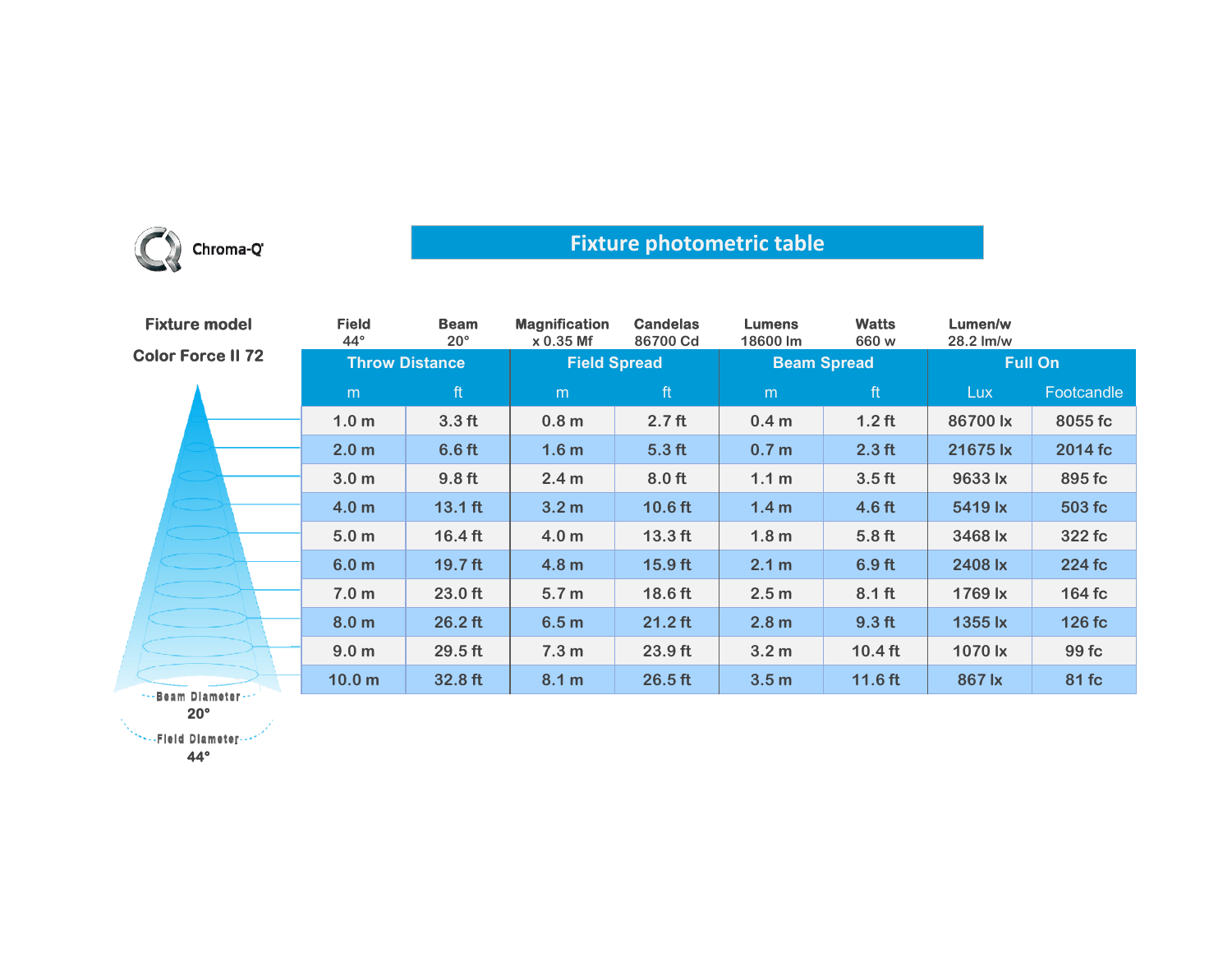

## **Fixture photometric table**

| <b>Fixture model</b><br><b>Color Force II 72</b> | <b>Field</b><br>$74^\circ$ | <b>Beam</b><br>$34^\circ$ | <b>Magnification</b><br>x 0.61 Mf | <b>Candelas</b><br>28800 Cd | <b>Lumens</b><br>16000 lm | <b>Watts</b><br>660 w | Lumen/w<br>$24.3 \text{ Im/w}$ |              |
|--------------------------------------------------|----------------------------|---------------------------|-----------------------------------|-----------------------------|---------------------------|-----------------------|--------------------------------|--------------|
| <b>BorderLens</b>                                | <b>Throw Distance</b>      |                           | <b>Field Spread</b>               |                             | <b>Beam Spread</b>        |                       | <b>Full On</b>                 |              |
|                                                  | m                          | ft                        | m                                 | ft                          | m                         | ft                    | Lux.                           | Footcandle   |
|                                                  | 1.0 <sub>m</sub>           | 3.3 <sub>ft</sub>         | 1.5 <sub>m</sub>                  | 4.9 <sub>ft</sub>           | 0.6 <sub>m</sub>          | $2.0$ ft              | 28800 lx                       | 2676 fc      |
|                                                  | 2.0 <sub>m</sub>           | 6.6 <sub>ft</sub>         | 3.0 <sub>m</sub>                  | 9.9 ft                      | 1.2 <sub>m</sub>          | $4.0$ ft              | 7200 lx                        | 669 fc       |
|                                                  | 3.0 <sub>m</sub>           | 9.8 <sub>ft</sub>         | 4.5 <sub>m</sub>                  | 14.8 ft                     | 1.8 <sub>m</sub>          | $6.0$ ft              | 3200 lx                        | 297 fc       |
|                                                  | 4.0 <sub>m</sub>           | $13.1$ ft                 | 6.0 <sub>m</sub>                  | 19.8 ft                     | 2.4 <sub>m</sub>          | $8.0$ ft              | 1800 lx                        | 167 fc       |
|                                                  | 5.0 <sub>m</sub>           | $16.4 \text{ ft}$         | 7.5 <sub>m</sub>                  | $24.7$ ft                   | 3.1 <sub>m</sub>          | $10.0$ ft             | 1152 lx                        | 107 fc       |
|                                                  | 6.0 <sub>m</sub>           | $19.7$ ft                 | 9.0 <sub>m</sub>                  | 29.7 ft                     | 3.7 <sub>m</sub>          | $12.0$ ft             | 800 lx                         | <b>74 fc</b> |
|                                                  | 7.0 <sub>m</sub>           | 23.0 ft                   | 10.5 <sub>m</sub>                 | 34.6 ft                     | 4.3 <sub>m</sub>          | $14.0$ ft             | 588 lx                         | 55 fc        |
|                                                  | 8.0 <sub>m</sub>           | $26.2$ ft                 | 12.1 m                            | 39.6 ft                     | 4.9 <sub>m</sub>          | $16.0$ ft             | 450 lx                         | 42 fc        |
|                                                  | 9.0 <sub>m</sub>           | 29.5 ft                   | 13.6 <sub>m</sub>                 | 44.5 ft                     | 5.5 <sub>m</sub>          | $18.1$ ft             | 356 lx                         | 33 fc        |
| s. Baam Blamadar                                 | 10.0 <sub>m</sub>          | 32.8 ft                   | 15.1 m                            | 49.4 ft                     | 6.1 m                     | $20.1$ ft             | 288 lx                         | 27 fc        |

<mark>-Beam Diameter</mark> **34°**

**SEE Diameter --**

**74°**